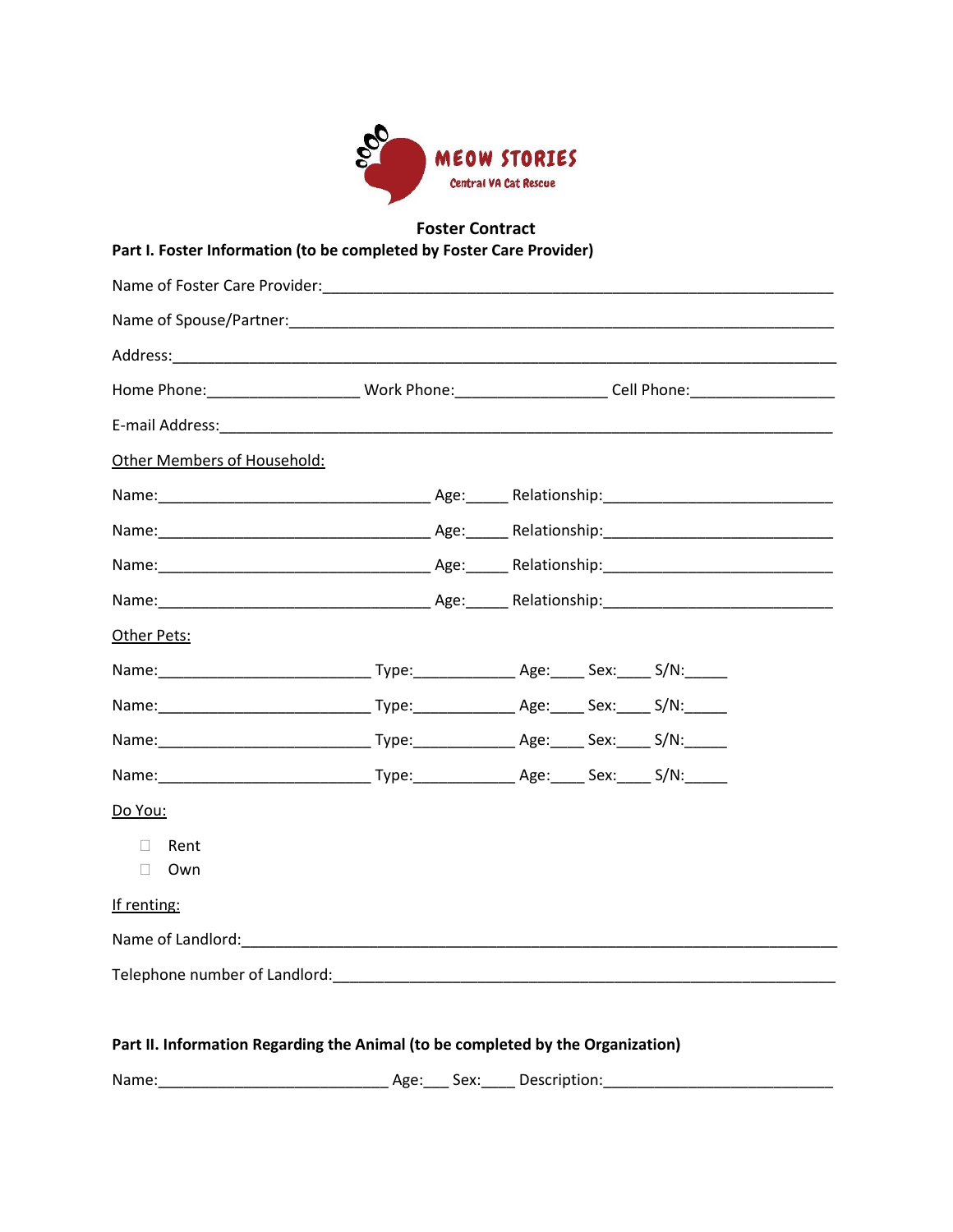Known medical conditions:

## **Part III. Definitions**

"Adequate Care" shall mean care that is compliant with Section 3.2-6503 of the Code of Virginia, Section 5-6 of the Code of the County of Stafford Virginia, Section 14-155 of the Code of the City of Fredericksburg, Virginia, ordinances applicable to the care of companion animals in the city or county where the Foster Care Provider resides, and the Guidelines.

"Agreement" shall mean this contract and any written or oral modifications to this contract.

"Alternate Care Provider" shall mean an individual chosen by the Organization or by the Foster Care Provider to provide care for the Animal when the Foster Care Provider is unable to do so.

"Animal" shall mean any animal for whom the Foster Care Provider agrees to provide care on behalf of Meow Stories.

"Foster Care Provider" shall mean the individual signing this document, and shall be construed to include all other adults residing in the same household.

"Foster Home" shall mean the primary residence of the Foster Care Provider, and the location where the Animal is kept while in the care of the Foster Care Provider.

"Guidelines" shall mean written guidelines or other instructions, written or oral, provided by the Organization to the Foster Care Provider or Alternate Care Provider, including instructions provided in Part IV of this Agreement. This term shall also include any instructions provided to the Foster Care Provider or Alternate Care Provider by a licensed veterinarian.

"Meow Stories" or "Organization" shall mean Meow Stories—The Central Virginia Cat Rescue and Adoption Network, as well as its representatives, agents, and members of its Board of Directors.

For purposes of these definitions, any term used in the singular shall also be construed to include the plural.

#### **Part IV. Care of Animal**

- A. Adequate Care. The Foster Care Provider shall care for the Animal as if it is his or her own pet, and shall provide Adequate Care for the Animal. The Foster Care Provider may be responsible for reasonable veterinary and rehabilitative costs that result from cruelty, negligence, or failure to provide Adequate Care.
- B. Delivery of Guidelines: The Organization shall provide the Foster Care Provider with specific information regarding the needs of the Animal, including information regarding the Animal's medical condition(s), if any, and instructions for the management of such medical condition(s). When available, the Organization shall deliver written guidelines regarding the policies of the Organization and the general care of the Animal to the Foster Care Provider. The Organization shall also deliver to the Foster Care Provider any updates to such guidelines.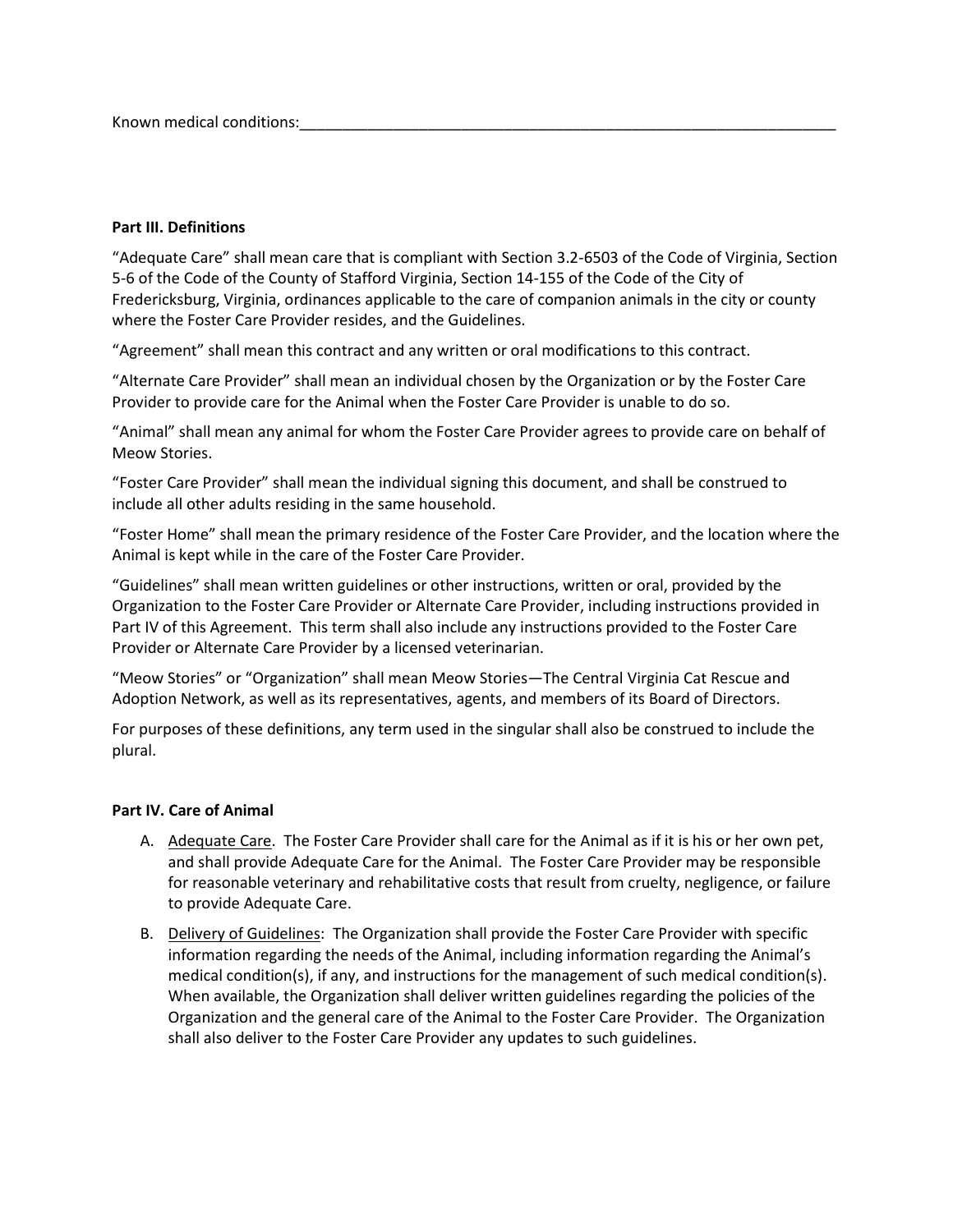- C. Animal to be kept indoors. Unless the Foster Care Provider receives permission from the Organization, the Animal shall be kept inside the Foster Home, and shall be removed from the Foster Home only to attend veterinary appointments and adoption events.
- D. Other Animals. All dogs and cats over the age of four (4) months residing in the Foster Home must be vaccinated for rabies, spayed or neutered, and free of communicable diseases, unless discussed with the Organization in advance. The Animal must be kept in a separate enclosure from other pets in the Foster Home if such pets pose a reasonable risk of harm to the Animal.
- E. Ensuring Short-Term Alternate Care. If the Foster Care Provider is unable to personally care for the Animal for more than twenty-four (24) hours, the Foster Care Provider shall assign an Alternate Care Provider to care for the Animal in his or her absence. The Alternate Care Provider must be at least sixteen (16) years old, and must never have been convicted of animal cruelty, neglect, or abandonment, as described in Va. Code §§ 3.2-6504, 6570–6573. The Foster Care Provider must adequately provide the Alternate Care Provider with instructions for the care of the Animal. The Foster Care Provider is ultimately responsible for the actions of the Alternate Care Provider.
- F. Ensuring Long-Term Alternate Care. If the Foster Care Provider is unable to personally care for the Animal for more than seventy-two (72) hours, the Foster Care Provider or the Organization shall assign an Alternate Care Provider that meets the requirements described in Section IV.E., above. The Foster Care Provider must adequately provide the Alternate Care Provider with instructions for the care of the Animal and contact information for the Organization. The Foster Care Provider must also provide the Alternate Care Provider's contact information to the Organization. The Foster Care Provider is ultimately responsible for the actions of the Alternate Care Provider, unless the Alternate Care Provider was selected solely by the Organization.
- G. Veterinary Care. The Organization shall provide for the Animal's veterinary care according to the following terms:
	- 1. The Organization shall select one or more licensed veterinarians to provide veterinary care for the Animal. The Foster Care Provider may be responsible for the costs of care provided by a veterinarian that is not approved by the Organization.
	- 2. The Organization will provide the Foster Care Provider advance notice of regularly scheduled veterinary appointments for the Animal, and will transport the Animal to and from such appointments.
	- 3. The Foster Care Provider shall immediately notify the Organization if he or she suspects that the Animal is ill or injured, prior to obtaining veterinary care. The Organization shall promptly provide specific instructions in response to inquiries or concerns regarding the welfare of the Animal.
	- 4. In the event of a life-threatening medical emergency, the Foster Care Provider may select an alternate licensed veterinarian to provide care; however, the Foster Care Provider shall notify the Organization as soon as possible, and shall make best efforts to ensure that such care is provided by a veterinarian approved by the Organization.
	- 5. The Organization shall pay all veterinary costs, but the Foster Care Provider may be responsible for:
		- a. The cost of care arising from the Foster Care Provider's or Alternate Care Provider's cruelty, negligence, or failure to provide Adequate Care;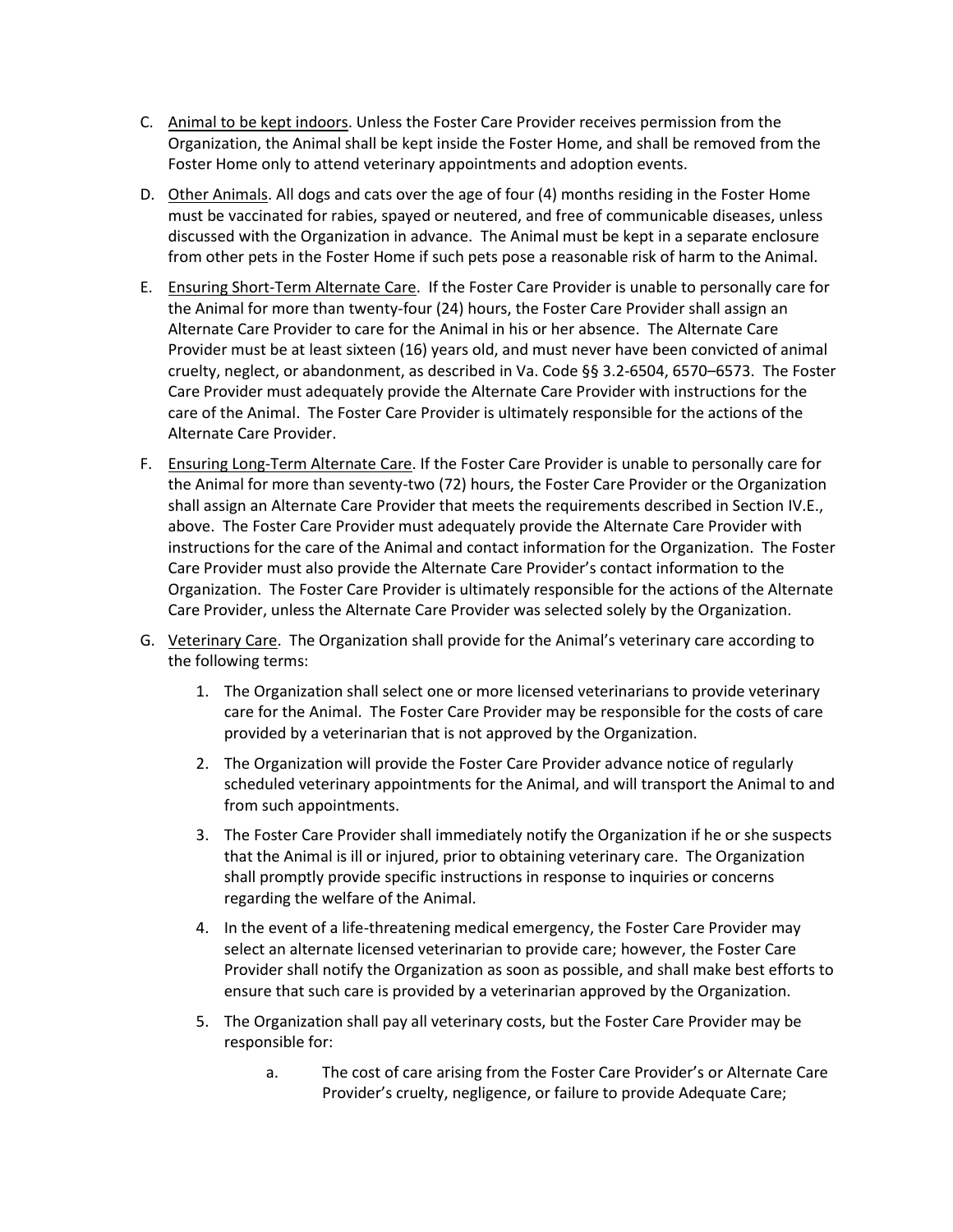- b. The cost of care provided by a veterinarian that is not expressly approved by the Organization; and/or
- c. The cost of procedures performed without the Organization's express prior approval.
- 6. In the event the Animal requires emergency or unscheduled care, the Foster Care Provider may be required to transport the Animal to the licensed veterinarian selected by the Organization.
- H. Supplies. The Organization shall provide supplies to the Foster Care Provider in order to assist with the care of the Animal. Supplies include food, litter, and other supplies deemed necessary by the Organization to support the Animal's welfare. Supplies shall be provided according to the following terms:
	- 1. The Foster Care Provider shall regularly inform the Organization of the supplies needed to ensure the welfare of the Animal;
	- 2. The Organization shall distribute supplies according to the Animal's needs, to be made available to the Foster Care Provider at a regular time and place specified by the Organization. The Organization shall inform the Foster Care Provider of the supplies available and the method of retrieving such supplies.
	- 3. The Foster Care provider may need to provide certain other items in order to ensure the comfort of the Animal, including but not limited to toys and scratchers.
- I. Inability to Continue Care. The Foster Care Provider must immediately notify the Organization if he or she is unable or will soon become unable to provide Adequate Care for the Animal.

# **Part V. Additional Terms**

- A. Ownership. Meow Stories retains all ownership rights in the Animal, and has the right to remove the Animal from the Foster Home at any time.
- B. Access. The Foster Care Provider shall grant the Organization access to the Foster Home in order to inspect the premises and ensure the welfare of the Animal. The Organization shall provide the Foster Care Provider with twenty-four (24) hours' notice prior to inspection of the Foster Home, unless the Organization has reason to believe the Animal is in danger of imminent harm.
- C. Inquiries and Adoption by Outside Party. Meow Stories reserves the right to make a final decision regarding who may adopt the Animal. While the Foster Care Provider may introduce the Animal to potential adopters, all interested parties must complete an adoption application and be approved by the Organization. The Foster Care Provider may not promise a potential adopter that the Animal will be placed in his or her home.
- D. Adoption by Foster Care Provider. If the Foster Care Provider wishes to adopt the Animal, he or she must complete an adoption application. Meow Stories reserves the right to make a final decision on whether the Foster Care Provider may adopt the Animal.
- E. Transfer of Animal. Upon the Organization's direction, the Foster Care Provider shall promptly transfer the Animal to the Organization or an individual designated by the Organization. The Foster Care Provider may not transfer the Animal to any individual unless directed to do so by the Organization.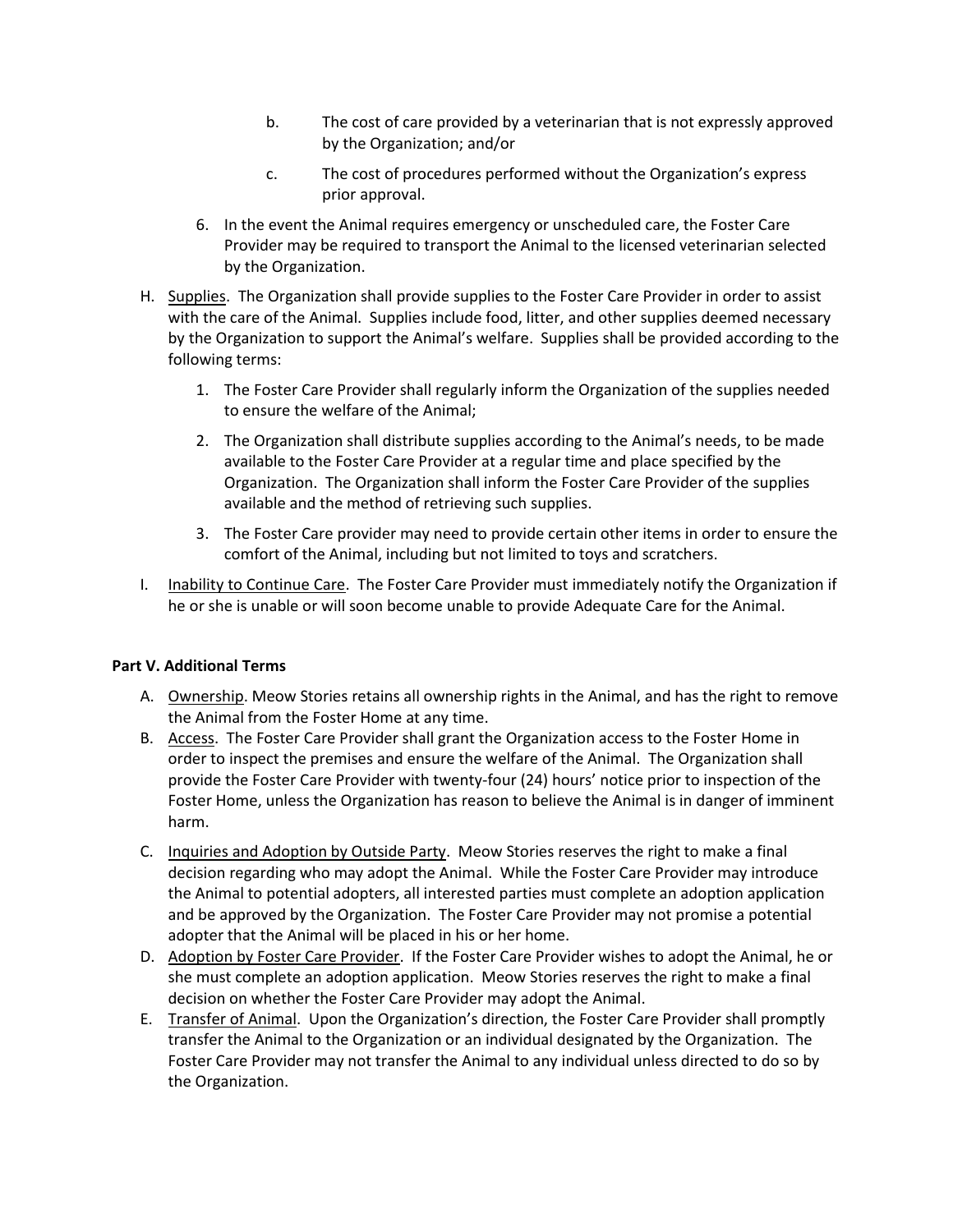- F. Change of Contact Information. The Foster Care Provider shall notify the Organization of any change to the contact information in Part I of this Agreement.
- G. Adoption Events. The Organization may encourage or require the Foster Care Provider to transport the Animal to adoption events. If the Animal's attendance is required, the Organization shall inform the Foster Care Provider at least two (2) weeks in advance and shall make reasonable efforts to accommodate the Foster Care Provider's schedule. The Foster Care Provider shall make reasonable efforts to transport the Animal to an adoption event at which its presence is required or encouraged.
- H. Promotion of the Animal. The Foster Care Provider shall use best efforts to promote adoption of the Animal. Unless otherwise directed, the Foster Care Provider shall send weekly photo and/or video updates to the Organization highlighting the Animal's personality. Promotion efforts may vary based on whether the Animal is or will soon be suitable for immediate adoption.

## **Part VI. Certifications**

A. Foster Care Provider:

The information provided by me in Part I of this Agreement is accurate and complete.

I have read this Agreement in full and agree to abide by its terms. If I do not abide by the terms of this Agreement, I understand that I may be required to surrender the Animal to the Organization, and/or pay reasonable veterinary bills and rehabilitation costs that result from failure to provide Adequate Care.

All cats and dogs in my household over the age of four (4) months are up-to-date on vaccinations for rabies, are spayed or neutered, and are free of communicable diseases, unless otherwise discussed with the Organization.

I will promptly inform the Organization of any changes in the information provided by me in this Agreement.

Print Name of Foster Care Provider Signature Signature

I certify that I, and each member in my household, have not been convicted of animal cruelty, neglect, or abandonment, as described in Va. Code §§ 3.2-6504, 6570–6573.

\_\_\_\_\_\_\_\_\_\_\_\_\_\_\_\_\_\_\_\_\_\_\_\_\_\_\_\_ \_\_\_\_\_\_\_\_\_\_\_\_\_\_\_\_\_\_\_\_\_\_\_\_\_\_\_\_\_

\_\_\_\_\_\_\_\_\_\_\_\_\_\_\_\_\_\_\_\_\_\_\_\_\_\_\_\_ \_\_\_\_\_\_\_\_\_\_\_\_\_\_\_\_\_\_\_\_\_\_\_\_\_\_\_\_\_

Print Name of Foster Care Provider Signature Signature

B. Organization:

The information provided by the Organization in Part II of this Agreement is accurate and complete.